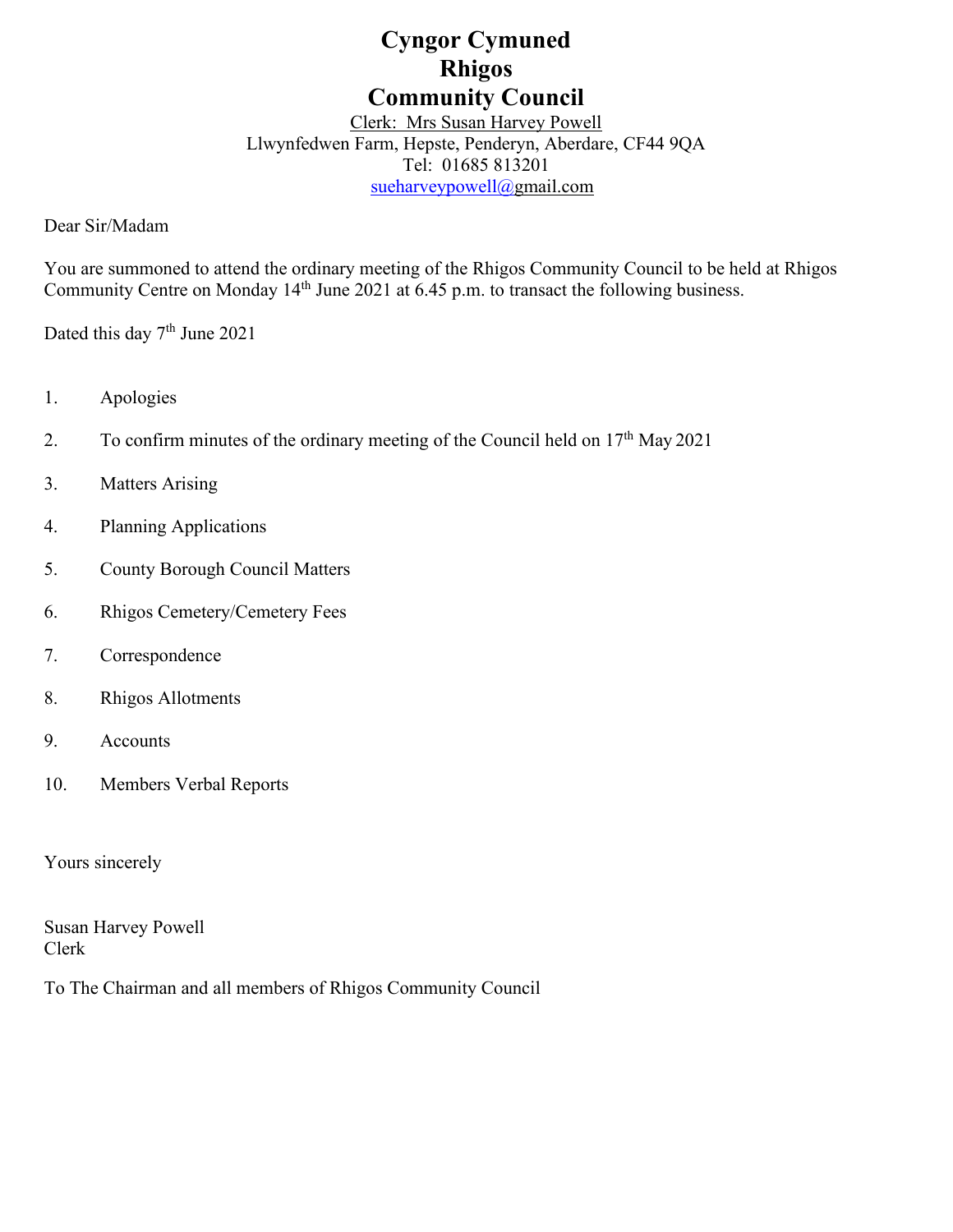# **Rhigos Community Council**

Minutes of the ordinary meeting of Rhigos Community Council held at Rhigos Community Centre on Monday 17<sup>th</sup> May 2021 at 6.45 p.m.

| Present:       | Cllrs. P Oliver, M Evans, O Morgan, H Wagner, S Maull                                             |  |  |
|----------------|---------------------------------------------------------------------------------------------------|--|--|
| Apologies:     | Cllr. G Thomas                                                                                    |  |  |
| 2021/38        | <b>Election of Officers</b>                                                                       |  |  |
| Chairman :     | Cllr. Evans proposed Cllr. Oliver, seconded by Cllr. Morgan                                       |  |  |
| Vice-Chairman: | Cllr. Oliver proposed Cllr. Wagner, seconded by Cllr. Evans                                       |  |  |
| 2021/39        | <b>Minutes</b>                                                                                    |  |  |
|                | It was resolved to confirm Minutes of the Ordinary Meeting of the Council held on $17th$ May 2021 |  |  |

# **2021/40 Independent Remuneration**

It was agreed to adopt the following

- 1. Payment to members of £150.00 per year for costs incurred, members who do not wish to take their allowance can sign an opt out declaration.
- 2. Travelling expenses
- 3. Overnight stay expenses
- 4. Reimbursement of childcare or dependent adults expenses
- 5. Chairman's allowance of £100.00 per annum.

# **2021/41 Declaration of Interest**

None recorded

# **2021/42 Matters Arising**

- a. Bike Track Cwm Hwnt there were 19 bikes on Saturday 3<sup>rd</sup> May and 20 on Sunday 4<sup>th</sup> May
- b. Land at Hirwaun Roundabout nothing to report
- c. Old Parish Road Celtic Energy have agreed to repair the fence
- d. Dangerous trees on Rhigos Road another email will be sent
- e. Enviroparks Planning Application nothing to report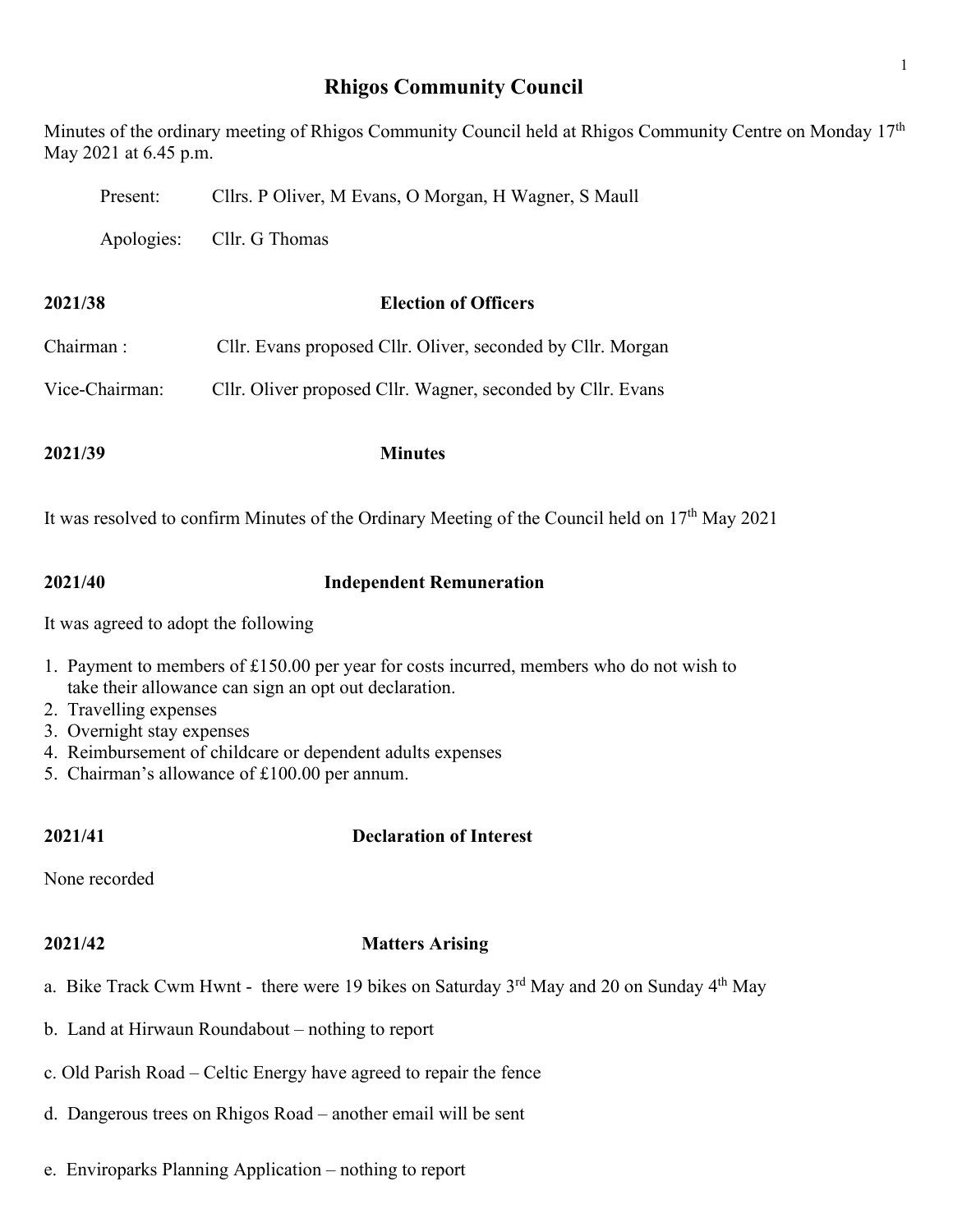f. Keep Wales Tidy Planting – Cllr. Wagner has met with Keep Wales Tidy and registered as Rhigos Litter Hub. She is waiting for equipment etc. She has also expressed an interest in the Local Places for Nature Scheme.

### **2021/43 Planning**

It was resolved to note:

- a. Hollybush, 11 Cwm Hwnt Pre-App
- b. Troed y Bryn Bungalow, Heol Pendarren 3 storey, 4 bedroom house

### **2021/44 County Borough Council Matters**

It was resolved that the following complaints be passed on to Councillor G Thomas for his attention.

- a. When is the Glynneath Bank being re-surfaced
- b. The road around the Industrial Estate is in a bad state of repair and there is a lot of rubbish down there.
- c. A lot of rubbish has been dumped on the parish road and there is a burnt out car there.
- d. There are potholes in Mount Road, outside the Plough, Hendre Fawr and Penywaun Farm , at the bottom of Heol Esgyn and in Heol y De at the entrance to Cwrt Twyn Rhyd.
- e. The grass needs cutting on the main road.
- f. The gulleys on the Glynneath bank are blocked.
- g. vehicles are being parked on the grass verge in Cwrt Twyn Rhyd
- h. Water is holding on the road up the Bryn from the bus shelter and also in Heol Esgyn
- i. The footpath in Heol y Graig as you come in off the main road is breaking up
- j. People are throwing their masks in the street.
- k. 49 Heol Esgyn is full of rubbish and rates have been seen there.

### **2021/45 Correspondence**

It was resolved to receive the following correspondence

- a. Future Valleys Construction Heads of the Valley Dualling Scheme
- b. UK Community Renewal Fund